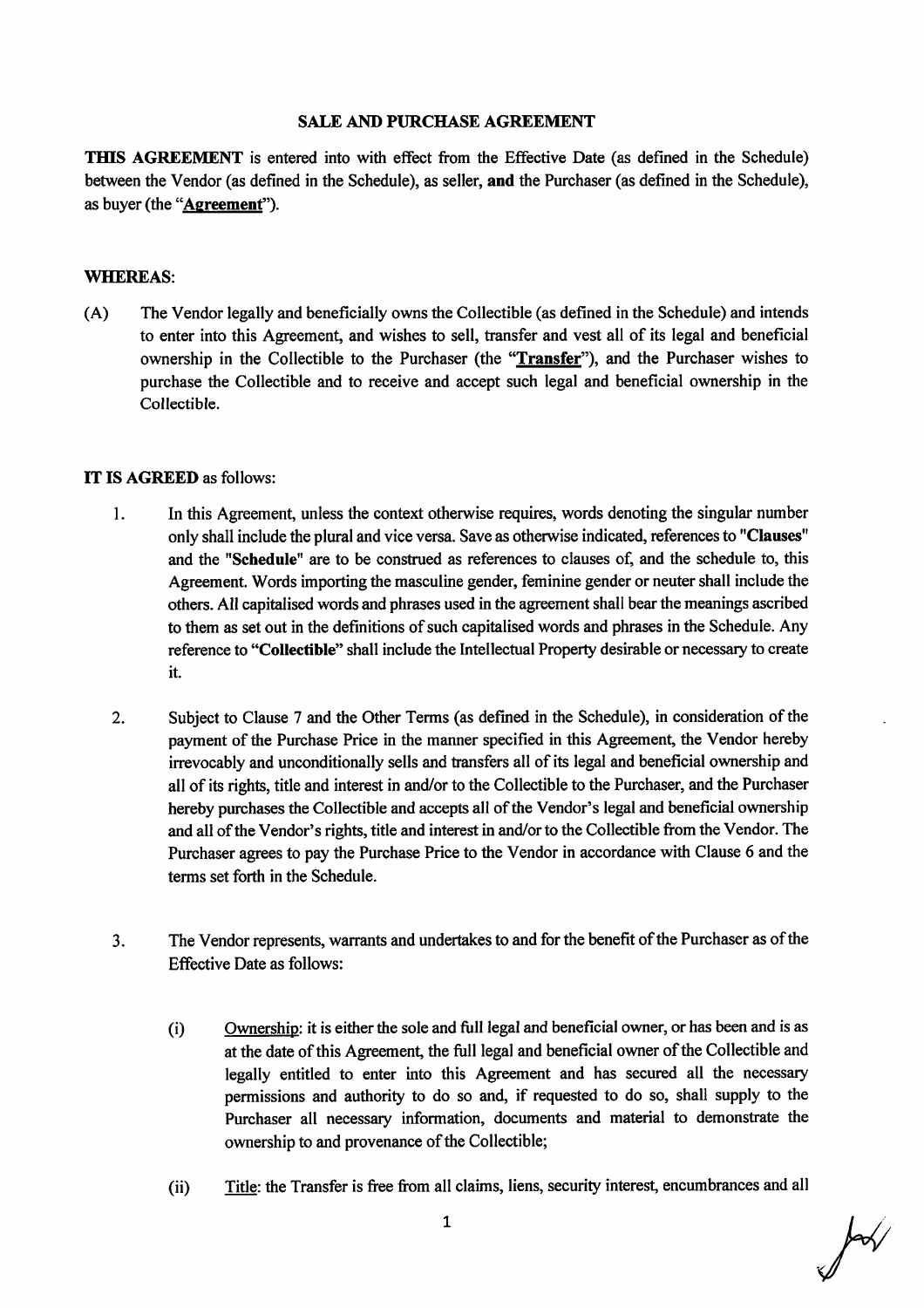rights of any kind exercisable by third parties, threatened or pending, relating to the Collectible, the Vendor's title to the Collectible, or the Vendor's authority to sell the Collectible (collectively the "Claims");

- (iii) Claims: it has no knowledge of any Claims threatened or pending, nor any knowledge of any facts or circumstances likely to give rise to any Claims and shall notify the Purchaser of any Claims in respect of the Collectible as soon as the Vendor becomes aware of it or foresees it;
- $(iv)$  Authorship and authenticity: the Collectible is (a) an original work of art created by the Vendor and (b) is solely the result of the artistic efforts of Vendor;
- Copyrights: it owns all Intellectual Properfy in and to the Collectible and the Collectible does not and will not infringe the copyright, trademark or other intangible or proprietary rights of any third-party; (٧)
- (vi) Information: it has provided the Purchaser with all information available to the Vendor or of which the Vendor is aware concerning the attribution, authenticity, provenance, description and exhibition history, if any, of the Collectible;
- Condition and Restoration: the Collectible (a) is a first sale of the Collectible, (b) has not been restored or repaired (or any part thereof) and (c) the Collectible is in the same condition as set forth in the condition report relating to it (if any) (the "Condition Report"): (vil)
- (viii) Power: it lias the capacity to enter into and perfonn and comply with its obligations under this Agreement;
- Negative Pledge: it has not created and shall not create, or permit to subsist, any duplicate, reproduction or replica of the Collectible (whether unique or in edition) and it has not licensed to any third-party the right to create any duplicate, reproduction or replica of the Collectible;  $(ix)$
- Authorisation and Consents: all action, conditions and things required to be taken, fulfilled and done (including the obtaining of any necessary consents) in order (a) to enable the Vendor to lawfully enter into and perform and comply with its obligations under this Agreement, and (b) to ensure that those obligations are legal, valid, binding and enforceable, have been taken, fulfilled and done; (X)
- Non-Violation of Laws: its entry into and/or performance of or compliance with its obligations under this Agreement do not and will not violate any law to which it is subject; (xi)
- (xii) Importation and Exportation: the exportation, if any, of the Collectible from any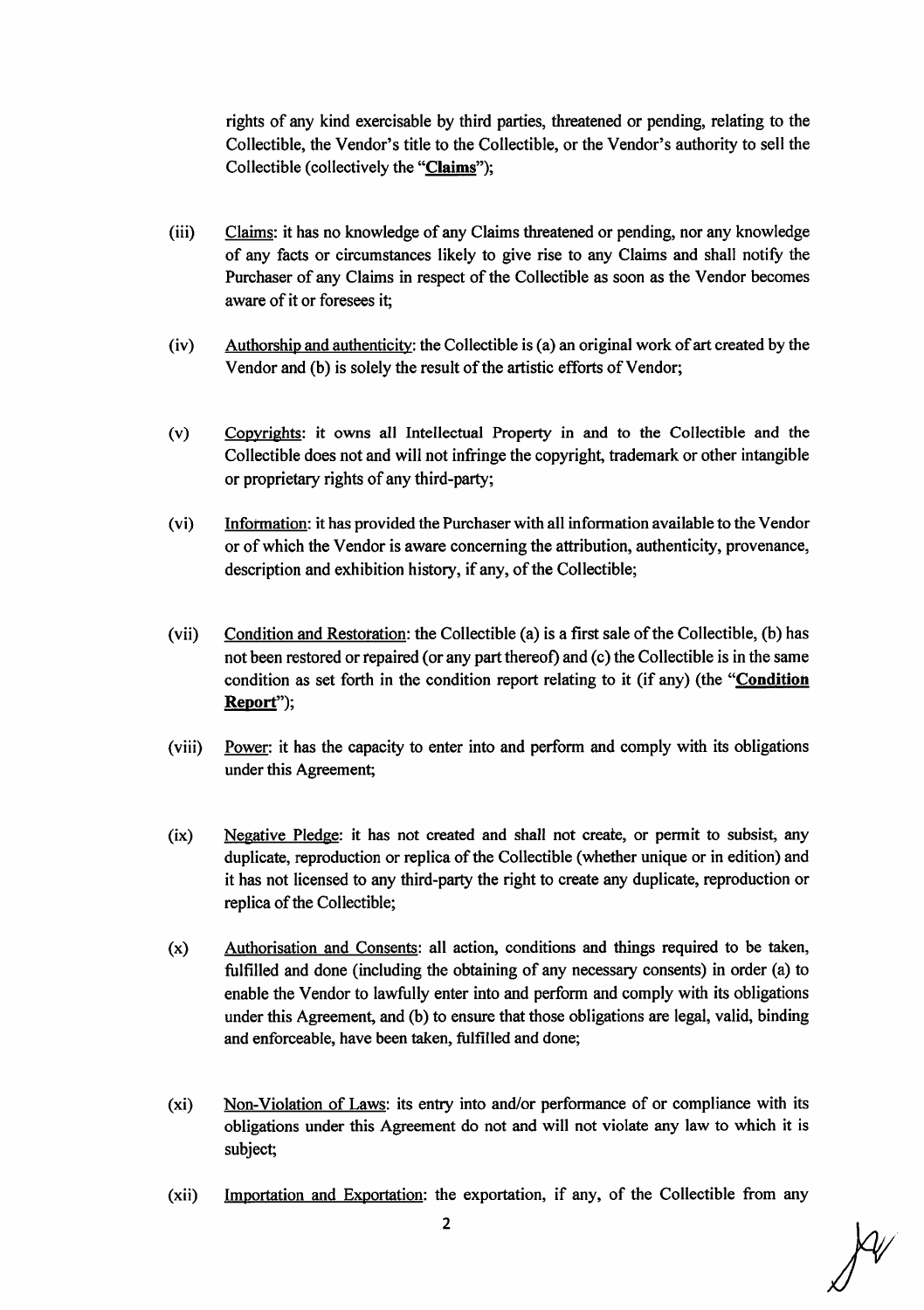country has been in full conformity with the laws of such country, and the importation of the Collectible into any country has been in full conformity with the laws of such country;

- (xiii) Obligations Binding: its obligations under this Agreement are legal, valid, binding and enforceable in accordance with its terms;
- (xiv) Non-Violation of other Agreements: its entty into and/or perfomance of or compliance with its obligations under this Agreement do not and will not (a) violate any agreement to which it is a party or which is binding on it or its assets, or  $(b)$  result in the creation of, or oblige it to create, any security over those assets;
- of, or oblige it to create, any security over those assets;<br>
Litigation: no litigation, arbitration or administrative proceeding is current or pending<br>
or, so far as it is aware, threatened (a) to restrain the entry into a enforcement of or compliance with the relevant obligations under this Agreement by the Vendor or (b) which has or could have a material adverse effect on it; and (XV)
- Bankruptcy/Insolvency: no steps have been taken by the Vendor nor have any legal proceedings been started or threatened for its bankruptcy, winding up or insolvency or for the appointment of a receiver, trustee or similar officer of any of its assets. (xvi)
- The Vendor does hereby agree to indemnify, defend and hold the Purchaser free and harmless from any and all third-party demands, claims, suits, actions, judgments, obligations, damages, losses or other liability, including all reasonable attorney or other professional fees and other costs, fees and expenses, suffered or incurred by, or asserted or alleged against the Purchaser (i) arising by reason of, or in connection with, the breach or alleged breach of, or falsity or inaccuracy (or alleged falsity or inaccuracy) of any representation or warranty contained in this Agreement, (ii) arising by reason of, or in connection with, the breach or alleged breach of this Agreement, or (iii) any claim by any third party alleging a right to receive from the Vendor any commission or other payment in connection with the sale of the Collectible. 4.

 $\cancel{\beta}$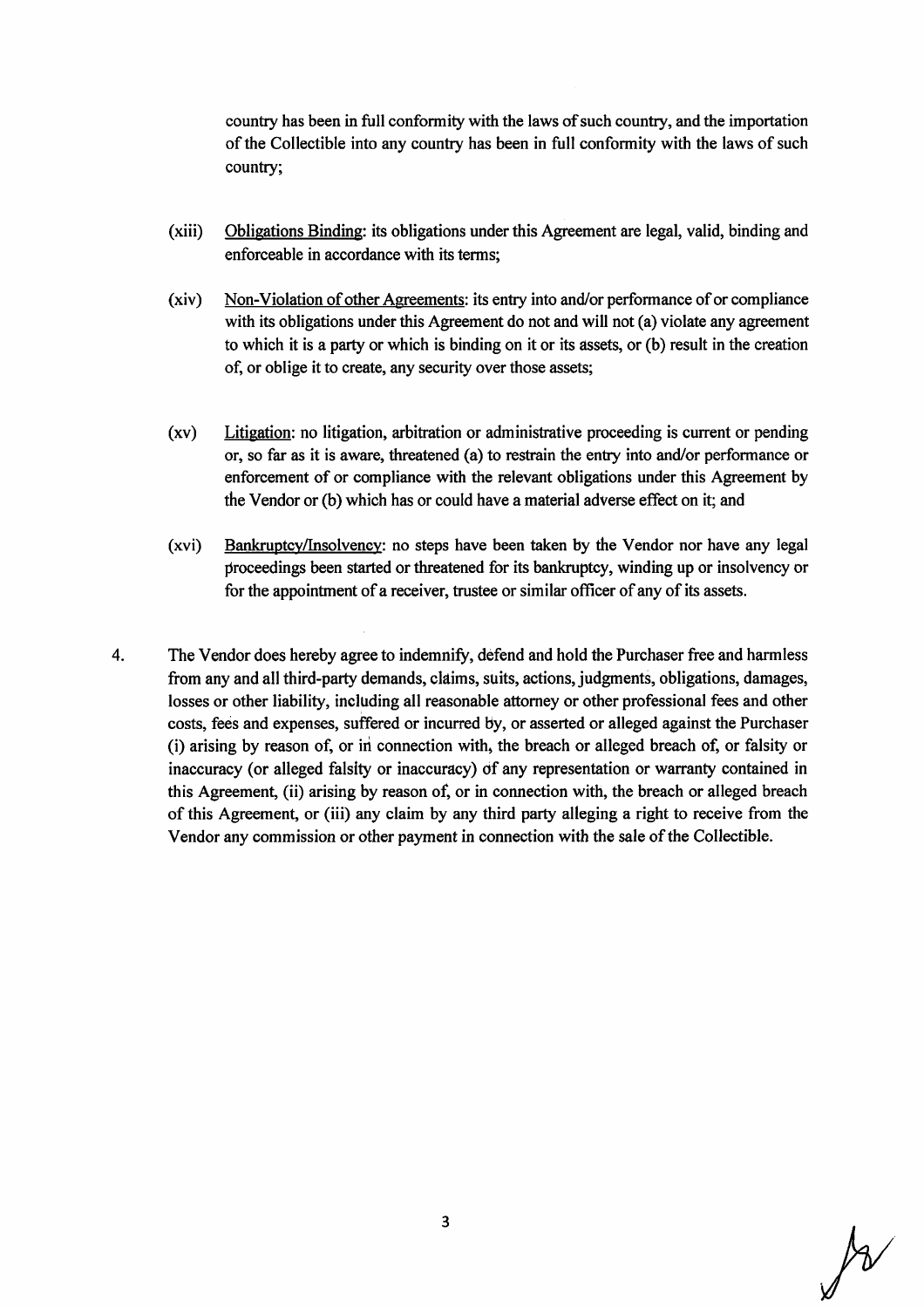- To the fullest extent permitted by law, the Vendor expressly and irrevocably waives, and covenants not to assert any claims of moral rights of authors (i.e., "droit moral") or similar rights in connection with the Collectible, including any rights of attribution or integrity, under any applicable law in any jurisdiction, and represents and warrants that it will not cause, assist, or encourage any other person to assert any such rights. Without limiting the generality of the foregoing and without prejudice to clause  $11$  of this Agreement, the Vendor hereby acknowledges the rights of attribution and integrity generally conferred by Section  $106A(a)$ of Title 17 of the U.S. Code (The Visual Artists Rights Act of 1990, "VARA") (or any similar law, regulation or rule in any jurisdiction) with respect to certain works, and acknowledges and agrees that: 5
	- the Collectible may be minted into a fusion token (" $ET$ ") or any other digital instrument, the image of the Collectible, the FT and any information attached thereto, including, but not limited to sale and purchase, provenance and valuation, may be displayed, offered for sale on a platform and recorded on a blockchain; and  $(i)$
	- the Collectible, the FT or the underlying image of the Collectible may be relocated or removed from the FT platform or relocated onto any other platform, for any reason whatsoever, if and as may be applicable؛ and (ii)
	- the Collectible, the FT or underlying image of the Collectible may be destroyed, no longer be accessible, may not be maintained in any manner for any reason whatsoever;  $(iii)$ and
	- the Collectible and/or the FT can be sold to third parties by the Purchaser in the Purchaser's sole discretion; and (iv)
	- the Vendor of his own free act, waives all moral rights in the Collectible under VARA or of any other federal or state or local provision of law, whether in the United States or of any other local or foreign government, including, but not limited to, any claims based upon the Purchaser's destruction, minting, removal, storage, relocation or sale of the Collectible or FT. (V)
- The Purchase Price is arrived at on a willing-buyer willing-seller basis, and shall be satisfied and payable in accordance with the Payment Method (as defined in the Schedule). 6.
- This Agreement shall inure to the benefit of the Purchaser and its successors and assigns, and the obligations of the Vendor under this Agreement shall be binding on it and its successors and personal representatives. 7,
- 8. The illegality, invalidity or unenforceability of any provision of this Agreement under the law of any jurisdiction shall not affect its legality, validity or enforceability under the law of any other jurisdiction nor the legality, validity or enforceability of any other provision in this Agreement.
- This Agreement shall be governed by, and construed in accordance with, the laws of Singapore and the parties hereby submit to the non-exclusive jurisdiction of Singapore courts. 9.
- Save for the Fee Earner in respect of its rights under this Agreement, a person who is not a party to this Agreement has no right under the Contracts (Rights of Third Parties) Act (Chapter 53B) (or any similar law, regulation or rule in any jurisdiction) to enforce any term of this Agreement. 10.
- 11. In the event of any discrepancy, the English version will prevail.

 $\cancel{\sim}$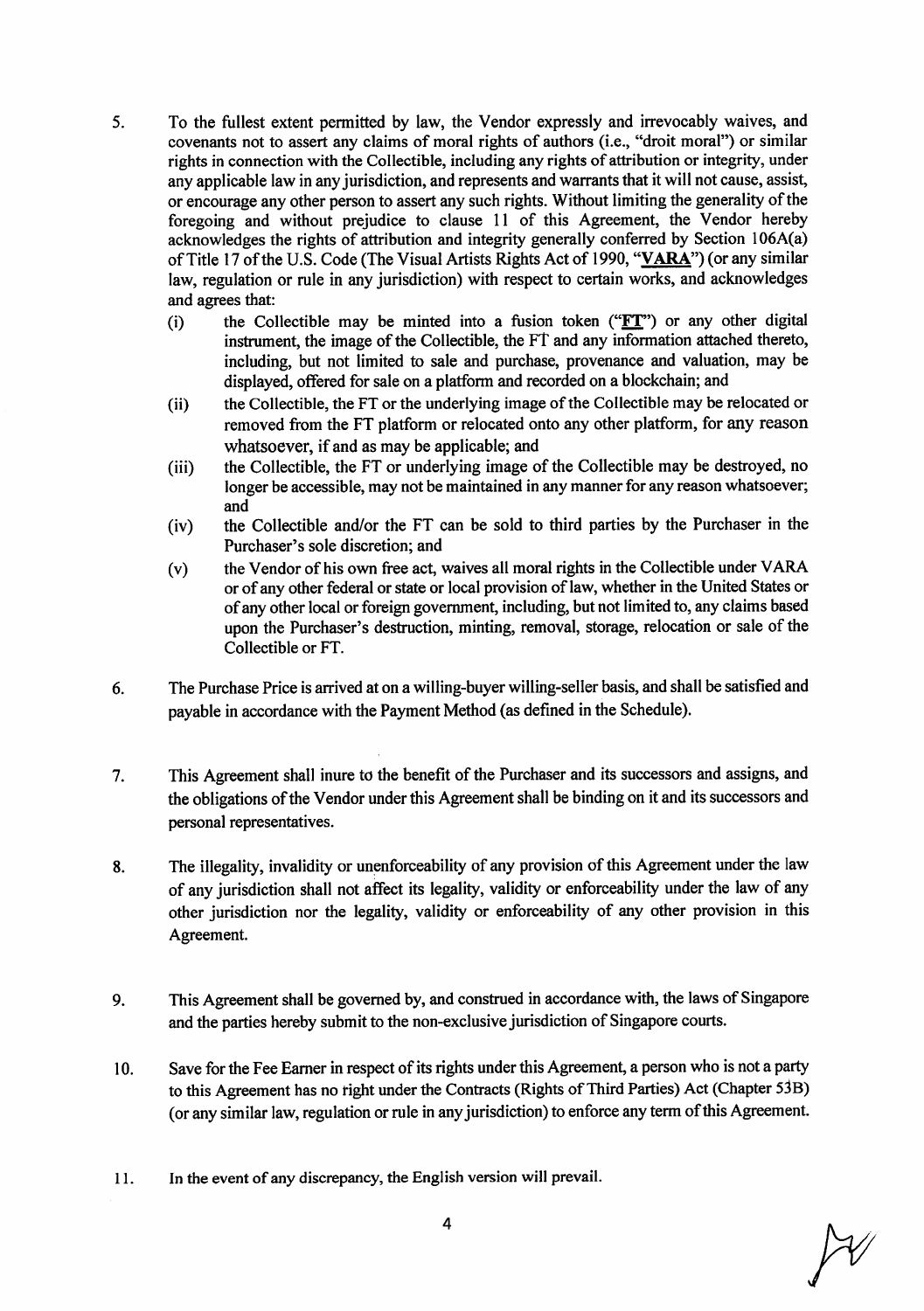IN WITNESS WHEREOF this Agreement has been duly executed to take effect on and from the Effective Date.

 $\mathcal{E}$ 

 $\mathcal{E}$  $\mathcal{E}$ 

 $\lambda$ 

 $\begin{smallmatrix} \frac{1}{2} \\ 1 \end{smallmatrix}$ 

## **VENDOR**

Signed, Sealed and Delivered<br>by YEO SEE CHIN ADELINE

**PURCHASER** 

Signed, Sealed and Delivered by CHAN MAN CHUNG for and on behalf of COINLLECTIBLES PRIVATE LIMITED

Total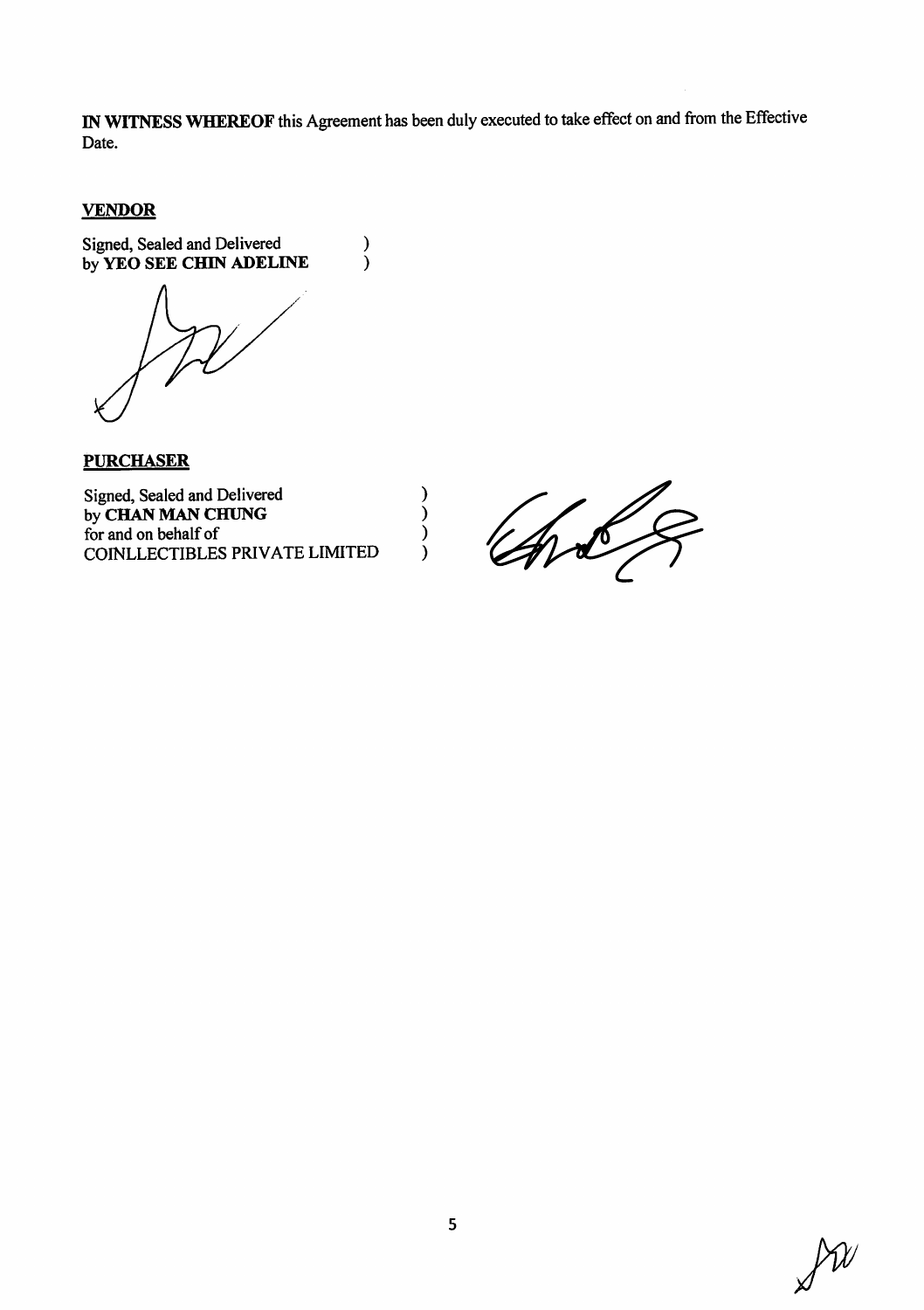# **SCHEDULE**

- **1. "Effective Date" means** *11th March, 2022.*
- **2. "Vendor" means Yeo See Chin Adeline**
- **3. "Purchaser" means COINLLECTIBLES PRIVATE LIMITED (Unique Entity Number: 202120363C), which expression shall include its successors and assigns.**
- **4. "Collectible" means the collectible purchased by the Purchaser from the Vendor as described in the Appendix.**
- **5. "Purchase Price" means USD 21,600 less all applicable fees, costs, and expenses.**
- **6. "Payment Method" means such method agreed between the Vendor and the Purchaser**
- **7. "Intellectual Property" means all rights in, to, or arising out of: (i) U.S. international or foreign patent or any application thereof and any and all reissues, divisions, continuations, renewals, extensions and continuations in-part thereof, (ii) inventions (whether patentable or not in any country), invention disclosures, improvements, trade secrets, proprietaty information, knowhow, technology and technical data, (iii) copyrights, copyright registrations, mask works, mask work registrations, and applications therefore in the U.S. or any foreign country, and all other rights corresponding thereto throughout the world, (iv) trademarks, domain names, brands, or any other goodwill or franchise, whether registered or otherwise throughout the**  world, and (v) any other proprietary rights anywhere in the world.
- **8. "Other Terms" means as follows:**
	- **a. A representation and a continuing warranty that the Collectible is unique and one of a kind and that has not been, and will notever be, replicated or reproduced.**
	- **b. Notwithstanding Clause 6 and that the Intellectual Property in the Collectible has been transferred by the Vendor to the Purchaser, the Purchaser agrees that the Vendor, the artist, the creatot and/or the brand of the Collectible shall be entitled to use such Intellectual Property in any manner whatsoever that is non commercial and not for the purpose of generating any revenue, including (i) any advertising or marketing of the Vendor, the artist, the creator or the brand of the Collectible, and (ii) publishing a book or catalogue of the achievements or art pieces or products of the Vendor, the artist, the creator or the brand of the Collectible.**
	- **c. The Vendor shall co-operate with the Purchaser in all matters relating to the marketing of the Collectible, in each casesubject to the Purchaser's priorwritten approval, which include but are not limited to the following:**
		- **1. a short introductory video with an audio and visual explanation of the Collectible and how it is unique; and**
		- **ii. reasonably utilising all resources available to it (including social media) to jointly and separately promote its partnership with the Purchaser and the Collectible.**
	- **d. The Vendor shall co-operate with the Purchaser to create identification elements in the**

*ft*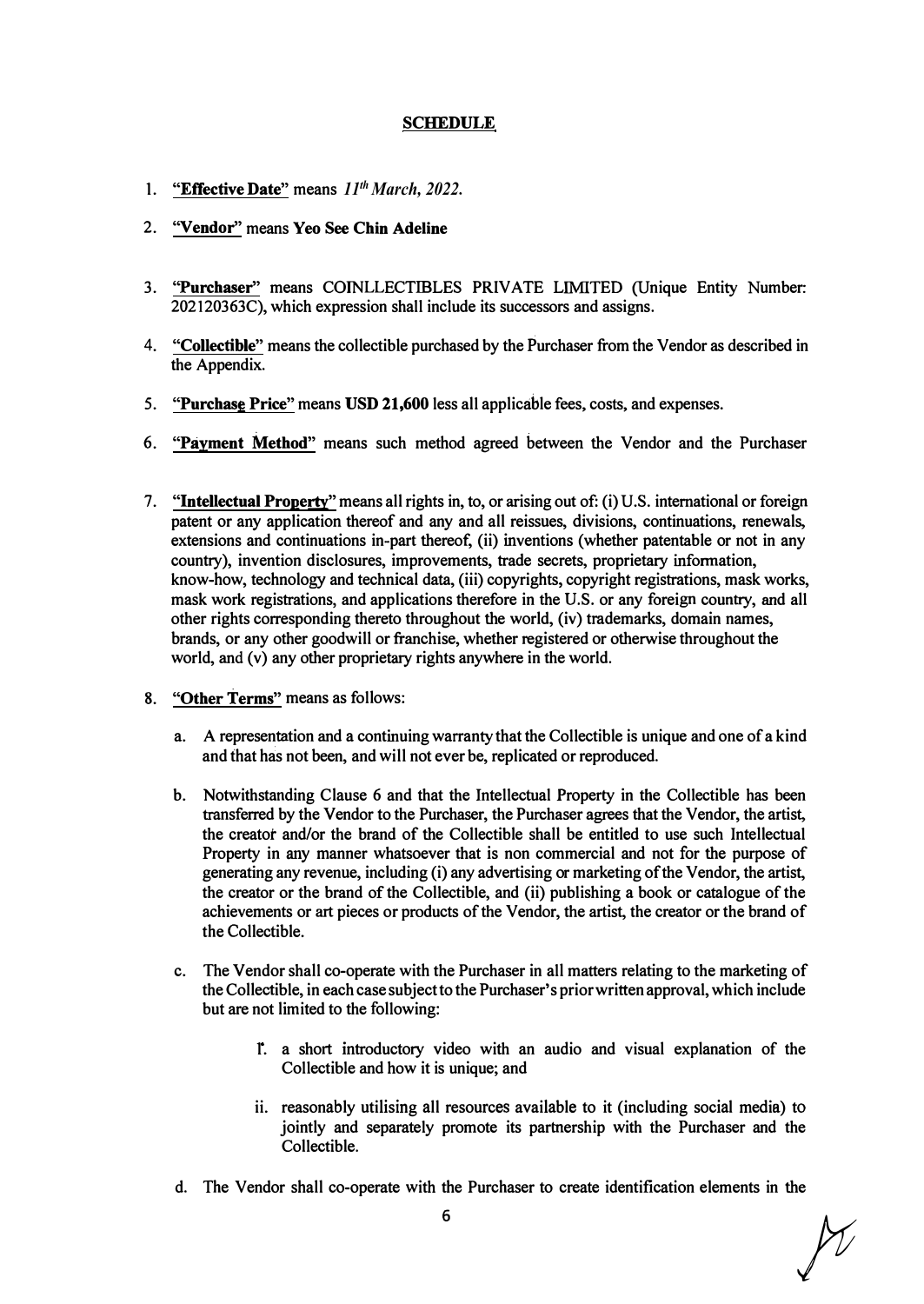Collectible for unequivocal identification of the Collectible.

- e. After the full payment of the Payment Price, the Purchaser can elect to receive possession of the Collectible from the Vendor in which case Vendor shall (i) release the Collectible to Purchaser or its agents and (ii) arrange, in consultation with the Purchaser, for the packing and shipping of the Collectible to such location indicated by the Purchaser to the Vendor in writing. The Vendor will assume the risk of loss or damage to the Collectible up until the Collectible is delivered and inspected by the Purchaser and the Purchaser will assume the risk of loss or damage following the Purchaser's satisfactory inspection of the Collectible. Upon receipt of the Collectible, the Purchaser will inspect the Collectible and shall have the right to cancel the purchase of the Collectible if the condition of the Collectible has deteriorated so that it is not in the same condition as set forth in the Condition Report. The Purchaser shall promptly notify the Vendor in writing of the Purchaser's intention to cancel the purchase of the Collectible pursuant to this Clause. Upon receipt of such notice, the Vendor shall, within five (5) business days, return to Purchaser all amounts previously received from the Purchaser pursuant to this Agreement,
- f. The Collectible shall be completed and ready for delivery from the Vendor to the Purchaser. The Vendor will permit the Purchaser, its agents to have access to the Collectible and to inspect it from time to time on reasonable notice to the Vendor.